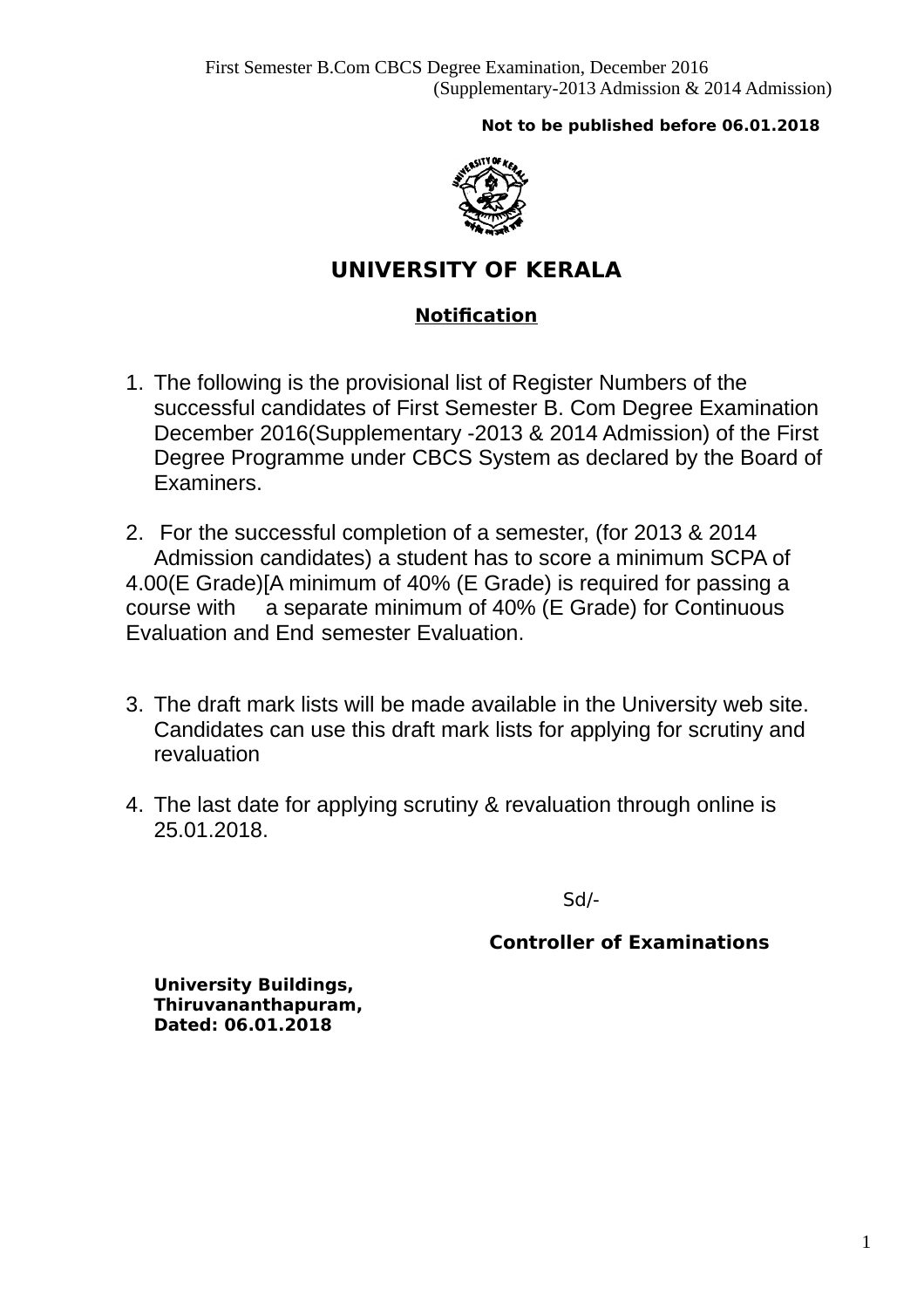# **Course and Credit Details of First Semester BCom Degree Examination December 2016(Supplementary -2013 & 2014 Admission)**

| $\overline{\mathsf{SI.}}$<br>No. | <b>Subject</b>                                                                                                                                   | <b>Credits</b> |
|----------------------------------|--------------------------------------------------------------------------------------------------------------------------------------------------|----------------|
| 1.                               | English -Listening Speaking and Reading                                                                                                          | 4              |
| 2.                               | <b>Additional Language</b>                                                                                                                       | 4              |
| 3.                               | <b>Environment Studies</b><br>(Foundation Course I)                                                                                              | 2              |
| 4.                               | Methodology & Perspectives of Business<br>Education (Core Course I)                                                                              | 3              |
| 5.                               | (a) Principles of Management(2013<br>Admission)(Core Course II)<br>(b) Functional Application of Management<br>(2014 Admission) (Core Course II) | 3              |
| 6.                               | <b>Managerial Economics</b><br>(Complementary Course I)                                                                                          | 3              |
|                                  | <b>Total Credits</b>                                                                                                                             | 19             |

 **Controller of Examinations** 

**University Buildings, Thiruvananthapuram, Dated:06.01.2018**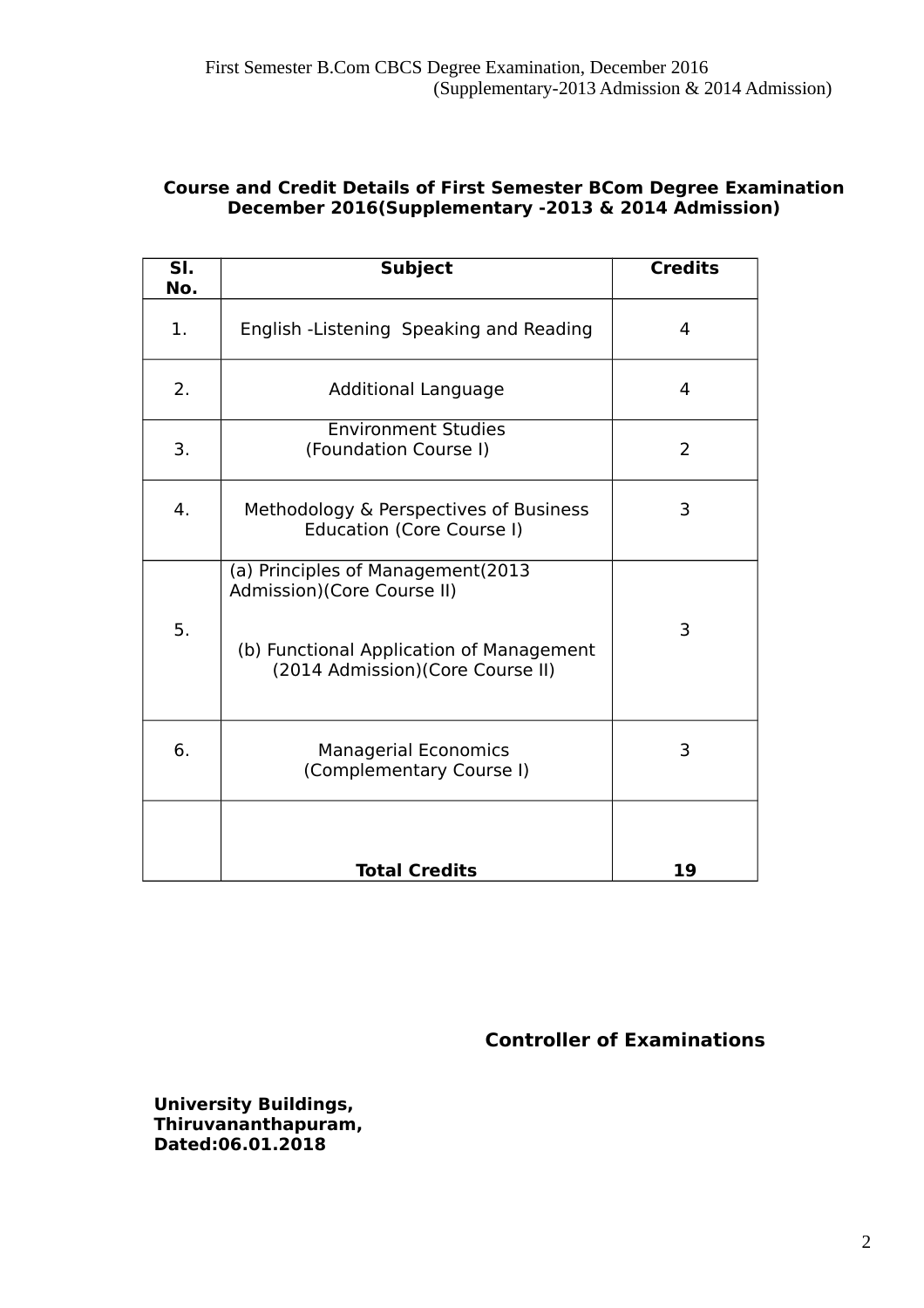# **UNIVERSITY OF KERALA**



**No. CBCS B.Com/2018**

 Thiruvananthapuram Dated: 06.01.2018

# **SYNDICATE – IN – CIRCULATION**

**The results of the First Semester CBCS B.Com Degree Examination, December 2016(2013 Scheme-Supplementary) as declared by the respective Board of Examiners are given below.**

|    | No. of Candidates Registered :<br>190                                         |          |          |              |              |                |          |
|----|-------------------------------------------------------------------------------|----------|----------|--------------|--------------|----------------|----------|
|    | No. of Candidates Appeared : 156                                              |          |          |              |              |                |          |
|    | No. of Candidates withheld: 0                                                 |          |          |              |              |                |          |
|    | No. of Candidates Passed: 80                                                  |          |          |              |              |                |          |
|    | Pass Percentage: 51.28                                                        |          |          |              |              |                |          |
|    | <b>Subjects</b>                                                               | $A+$     | A        | <sub>B</sub> | $\mathbf C$  | D              | F.       |
| 1. | English - Listening and speaking skills(EN<br>1111.2)                         | 0        | $\Theta$ | 0            | 5            | 22             | 20       |
| 2. | <b>Additional Language</b>                                                    |          |          |              |              |                |          |
|    | <b>Prose, Commercial Hindi and Letter Writing</b><br>(HN 1111.2)              | 0        | $\bf{0}$ | $\mathbf{1}$ | $\Omega$     | 1              | 0        |
|    | Novel, Nadakam, Sanchara Sahityam (ML 1111.2)                                 | $\bf{0}$ | $\bf{0}$ | $\Omega$     | $\mathbf{0}$ | 1              | 1        |
|    | <b>Grammar and Translation (RU 1111.2)</b>                                    | $\bf{0}$ | $\bf{0}$ | 0            | $\bf{0}$     | $\overline{2}$ | $\Omega$ |
| 3. | <b>Environmental Studies (CO 1121)</b>                                        | $\bf{0}$ | $\bf{0}$ | $\Omega$     | 3            | 8              | 13       |
| 4. | <b>Methodology and Perspectives of Business</b><br><b>Education (CO 1141)</b> | $\bf{0}$ | $\bf{0}$ | $\bf{0}$     | $\Omega$     | 1              | 1        |
| 5. | <b>Principles of Management (CO 1142)</b>                                     | $\bf{0}$ | $\Omega$ | $\Omega$     | $\Omega$     | 1              | 6        |
| 6. | <b>Managerial Economics (CO 1131)</b>                                         | 0        | $\bf{0}$ | 1            | 3            | 9              | 27       |

 **Sd/-**

# **Controller of Examinations**

 University Buildings, Thiruvananthapuram, Dated: 06.01.2018

To,

E.J.II, E.J. IX PRO, Enquiry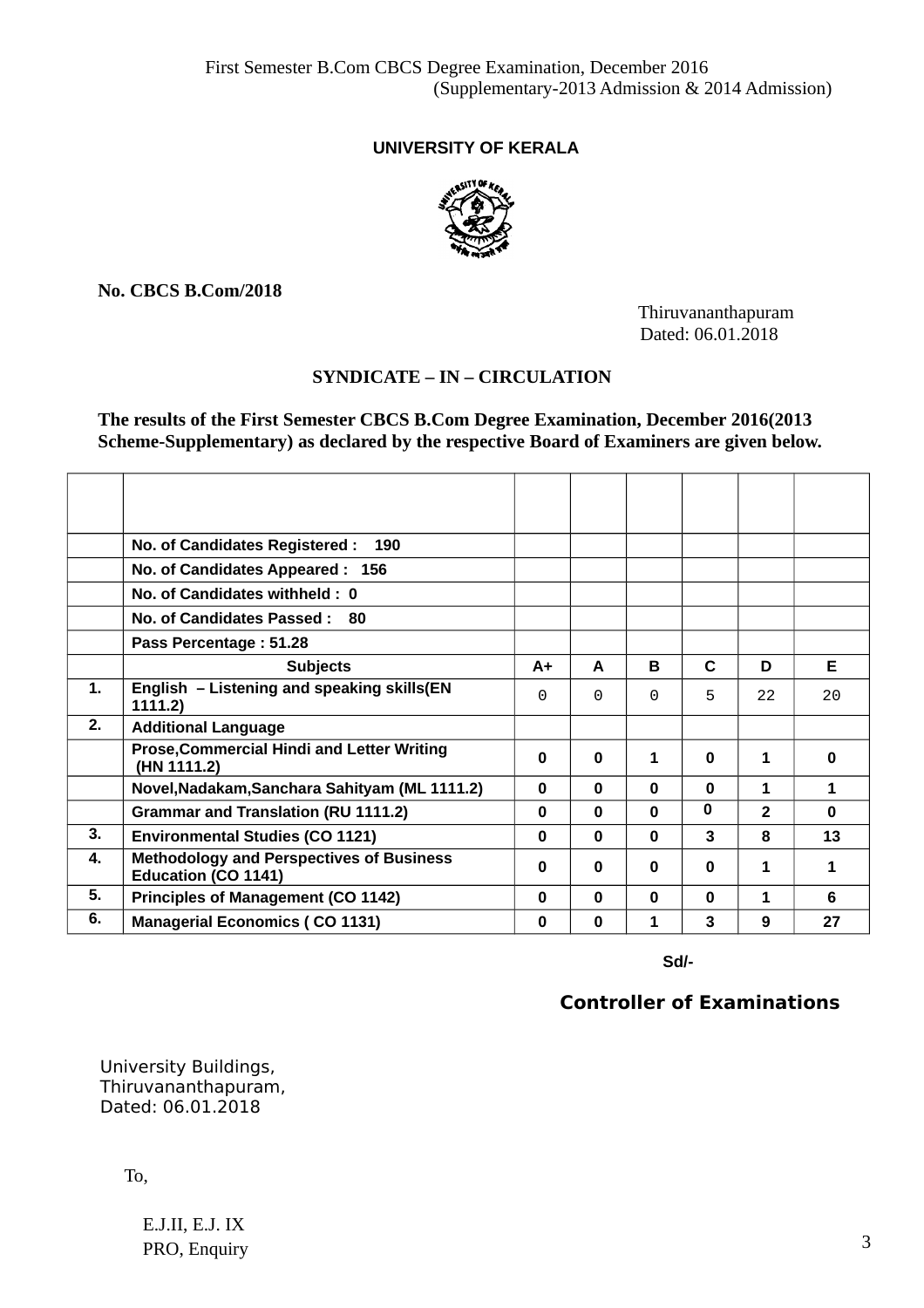# **UNIVERSITY OF KERALA**



**No. CBCS B.Com/2018**

 Thiruvananthapuram Dated:06.01.2018

# **SYNDICATE – IN – CIRCULATION**

**The results of the First Semester CBCS B.Com Degree Examination, December 2016 (2014 Scheme-Supplementary) as declared by the respective Board of Examiners are given below.**

|    | 647<br>No. of Candidates Registered :                                         |          |          |                |             |    |                |
|----|-------------------------------------------------------------------------------|----------|----------|----------------|-------------|----|----------------|
|    | 607<br>No. of Candidates Appeared :                                           |          |          |                |             |    |                |
|    | No. of Candidates withheld:<br>11                                             |          |          |                |             |    |                |
|    | <b>No. of Candidates Passed:</b><br>297                                       |          |          |                |             |    |                |
|    | 48.76 %<br><b>Pass Percentage:</b>                                            |          |          |                |             |    |                |
|    | <b>Subjects</b>                                                               | $A+$     | A        | B              | $\mathbf C$ | D  | F              |
| 1. | English - Listening and speaking skills(EN<br>1111.2)                         | 0        | $\bf{0}$ | $\overline{2}$ | 13          | 81 | 95             |
| 2. | <b>Additional Language</b>                                                    |          |          |                |             |    |                |
|    | <b>Prose, Commercial Hindi and Letter Writing</b><br>(HN 1111.2)              | 0        | $\bf{0}$ | 1              | 4           | 5  | 5              |
|    | Novel, Nadakam, Sanchara Sahityam (ML 1111.2)                                 | $\bf{0}$ | $\bf{0}$ | $\bf{0}$       | 1           | 8  | $\overline{2}$ |
| 3. | <b>Environmental Studies (CO 1121)</b>                                        | 0        | $\bf{0}$ | $\bf{0}$       | 18          | 55 | 26             |
| 4. | <b>Methodology and Perspectives of Business</b><br><b>Education (CO 1141)</b> | 0        | $\bf{0}$ | $\bf{0}$       | 9           | 21 | 36             |
| 5. | <b>Functional Application of Management</b><br>(CO 1142)                      | 0        | $\bf{0}$ | $\bf{0}$       | 8           | 24 | 27             |
| 6. | <b>Managerial Economics (CO 1131)</b>                                         | 0        | $\bf{0}$ | 4              | 23          | 71 | 75             |

 **Sd/- Controller of Examinations**

 University Buildings, Thiruvananthapuram, Dated: 06.01.2018

To,

E.J.II, E.J. IX PRO, Enquiry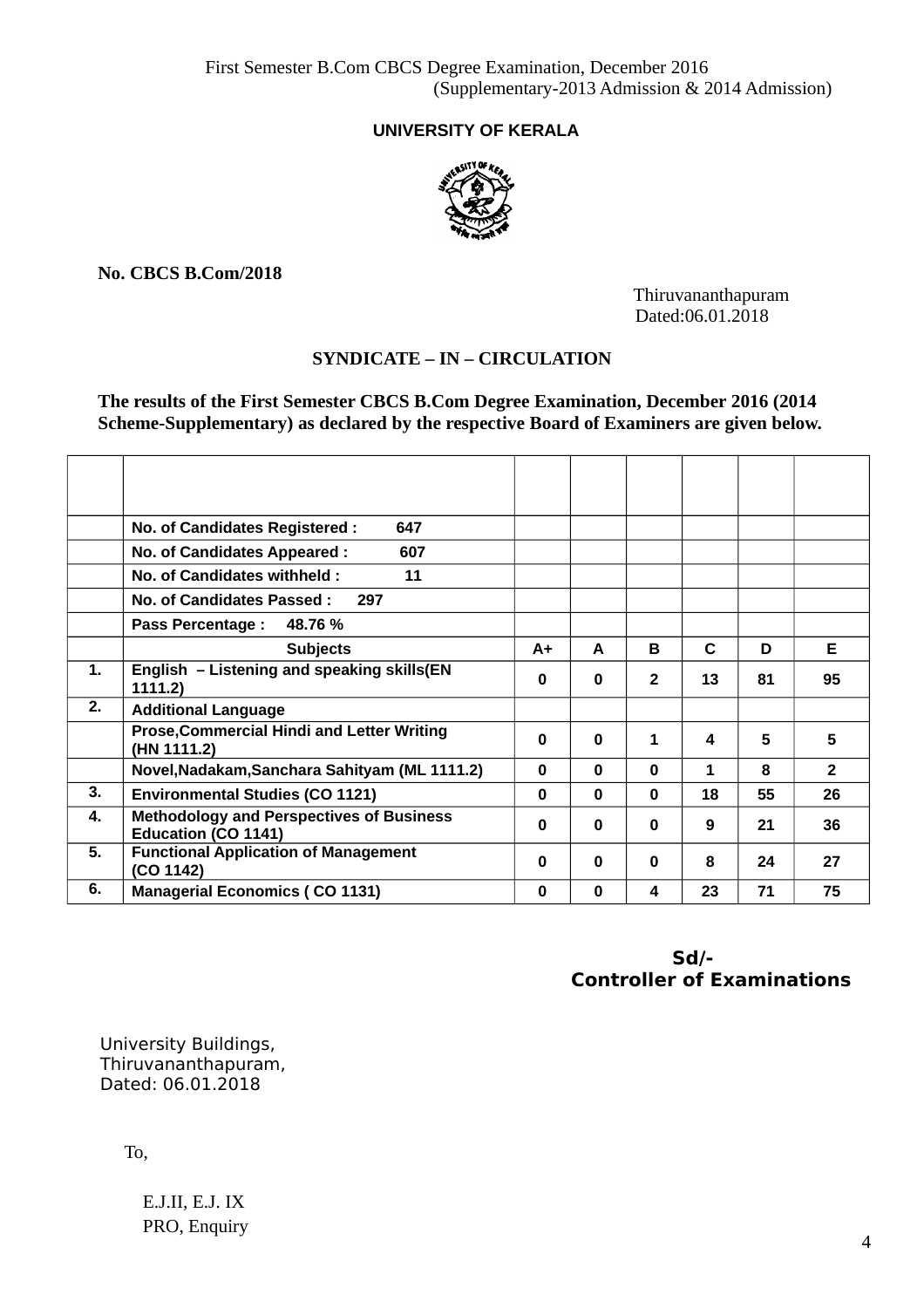# **All Saint's College, Chakai, Thiruvananthapuram**

**B.Com - (159)**

All Pass (Semester scores given in brackets) **14100091(6.24 C) 095(5.06 D)**

**College Code : 101**

# **Bishop Moore College, Mavelikara, Alappuzha**

**B.Com - (159)**

| All Pass (Semester scores given in brackets) |                  |                  |                |            |  |  |  |
|----------------------------------------------|------------------|------------------|----------------|------------|--|--|--|
|                                              | 14101010(5.57 D) |                  |                |            |  |  |  |
| 016(5.98 D)                                  | $018(6.23)$ C)   | 024(5.01 D)      | $041(6.53)$ C) | 051(5.69D) |  |  |  |
| 057(5.71 D)                                  | 059(5.36 D)      | 13101001(6.03 C) | 042(6.07 C)    | 046(5.43D) |  |  |  |
| 056(6.48 C)                                  |                  |                  |                |            |  |  |  |

Passed in Parts (Subject codes given in brackets)

14101017(1) 063(56) 13101048(6)

**College Code : 102**

# **Christian College, Chengannur, Alappuzha**

**B.Com - (159)**

All Pass (Semester scores given in brackets)

14102014(5.31 D) 023(5.48 D) 034(5.58 D)

Passed in Parts (Subject codes given in brackets)

**College Code : 103**

# **Christian College, Kattakada, Thiruvananthapuram**

**B.Com - (159)**

All Pass (Semester scores given in brackets) 14103007(5.70 D) 011(6.50 C) 015(5.77 D) 030(5.39 D) 035(5.12 D) 13103028(5.39 D) Passed in Parts (Subject codes given in brackets)

14103037(5)

**College Code : 104**

# **Kumbalathu Sankupilla Memorial Dewaswom Board College, Sasthamcottah, Kollam**

**B.Com - (159)** All Pass (Semester scores given in brackets) 14104045(4.65 E) 060(5.31 D) 061(4.90 E) 064(5.13 D) 13104011(4.90 E) 019(4.92 E) 047(5.12 D) Passed in Parts (Subject codes given in brackets) 14104001(4) 009(6) 055(6) 056(6)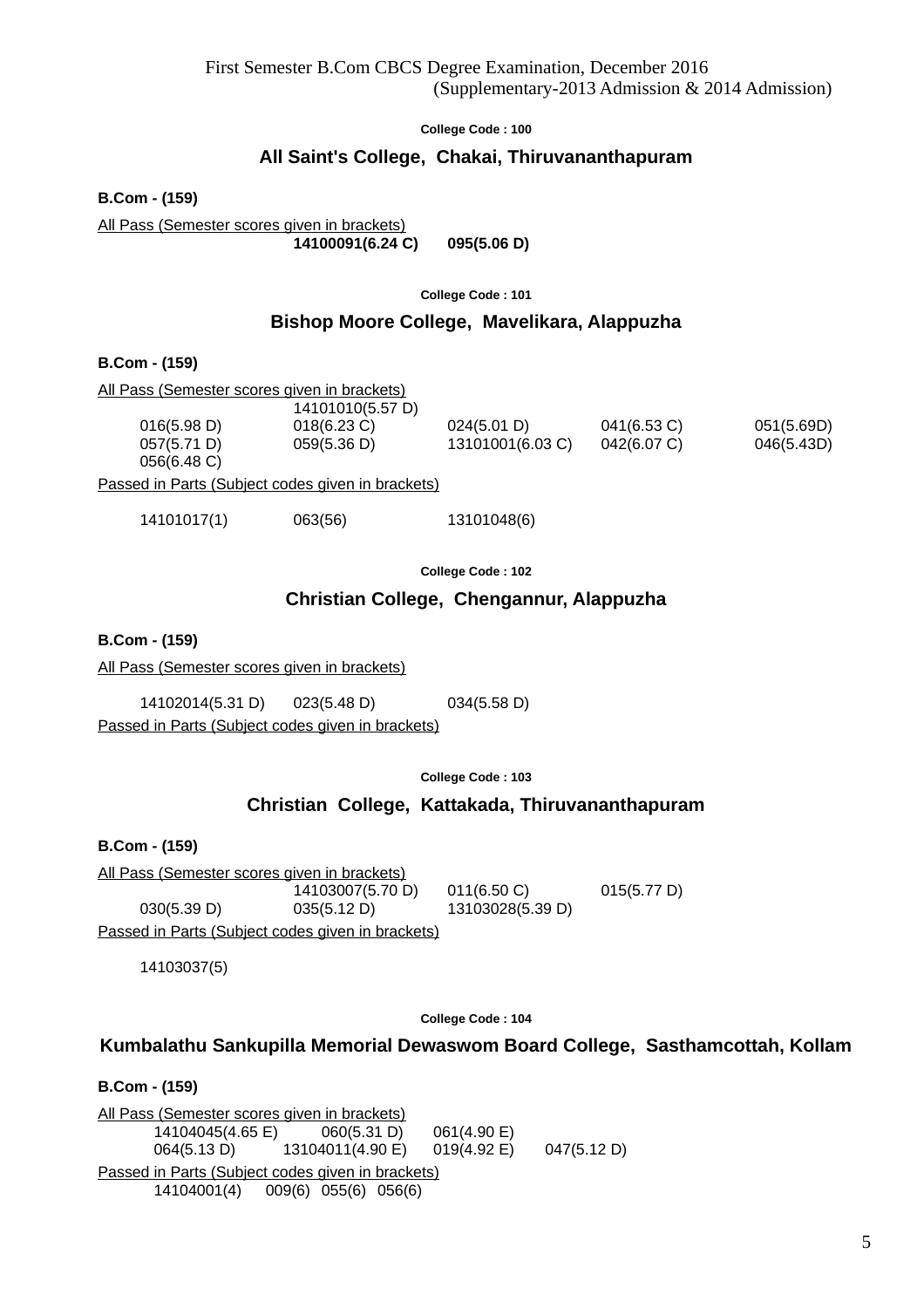# **Govt. Arts College, , Thiruvananthapuram**

**B.Com - (159)**

All Pass (Semester scores given in brackets)

14106058(6.22 C) 060(5.49 D) 063(5.04 D) 13106046(5.00 D)

Passed in Parts (Subject codes given in brackets)

14106034(456)

**College Code : 107**

### **Govt. College For Women, Vazhuthacadu, Thiruvananthapuram**

**B.Com - (159)**

All Pass (Semester scores given in brackets) 14107023(5.20 D)

**College Code : 110**

# **Govt. College, Attingal, Thiruvananthapuram**

**B.Com - (159)**

All Pass (Semester scores given in brackets)

14110023(5.10 D) Passed in Parts (Subject codes given in brackets) 14110030(1) 040(35)

**College Code : 111**

# **Baby John Memorial Govt. College, Chavara, Kollam**

**B.Com - (159)**

All Pass (Semester scores given in brackets) 14111010(6.71 C) 011(6.43 C) 031(5.66 D) 048(6.02 C) 050(5.68 D) 067(5.64 D) 073(5.37 D) 086(5.34 D) 087(5.67 D) Passed in Parts (Subject codes given in brackets) 14111039(56)

**College Code : 112**

# **Govt. College, Nedumangad, Thiruvananthapuram**

**B.Com - (159)**

All Pass (Semester scores given in brackets) 14112020(4.61 E) 032(5.22 D) 041(5.36 D) 050(6.04 C) 13112043(6.76 C) Passed in Parts (Subject codes given in brackets) 14112007(1) 13112027(2)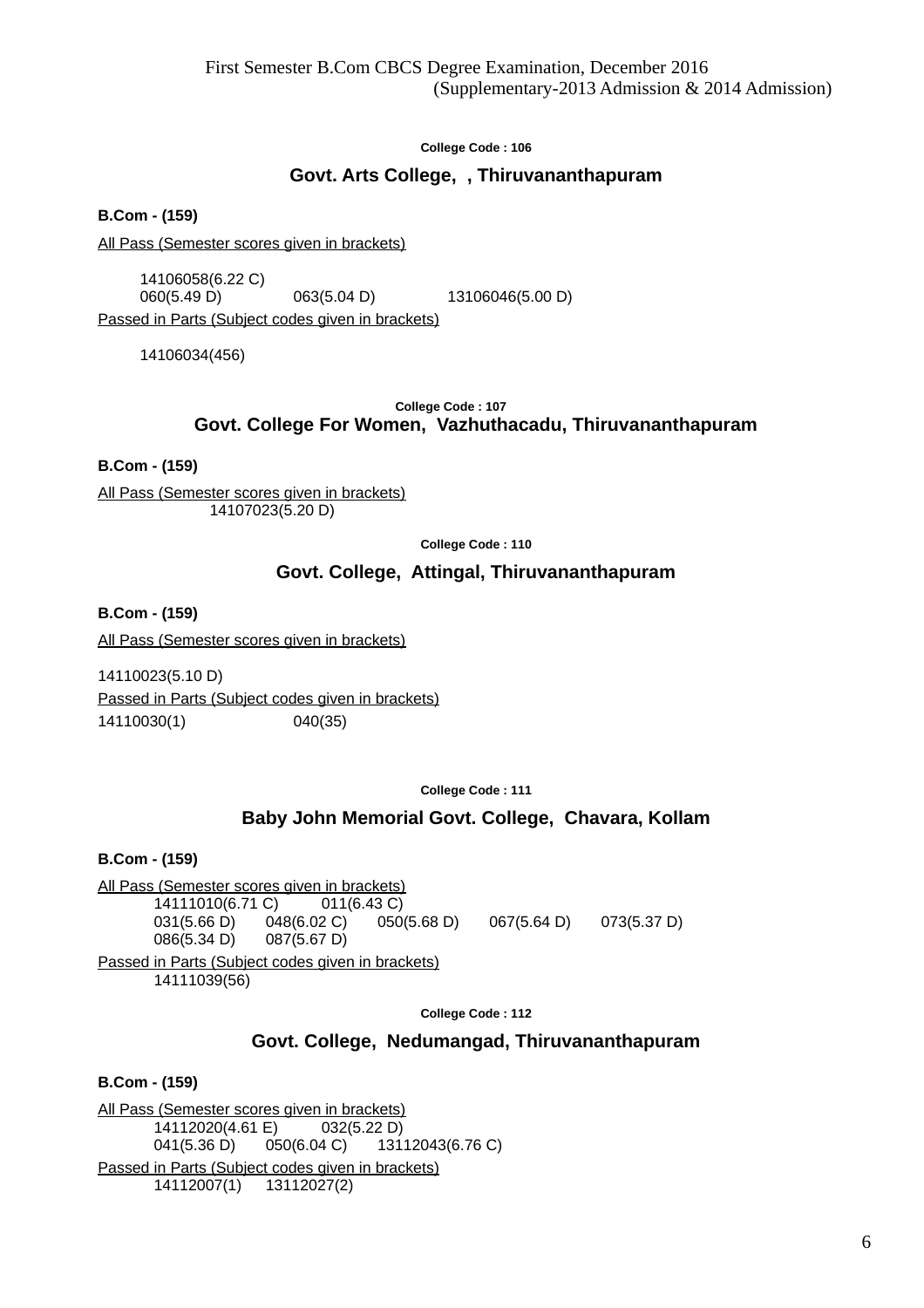# **Iqbal College, Peringamala, Thiruvananthapuram**

**B.Com - (159)**

All Pass (Semester scores given in brackets) 14113012(5.41 D) 028(6.00 C) 030(6.39 C) 034(5.03 D) 046(6.25 C) 054(5.85 D) 056(5.22 D) 064(6.71 C)  $067(6.23 \text{ C})$  13113040(5.40 D) 066(5.73 D) 067(5.57 D) Passed in Parts (Subject codes given in brackets) 14113001(2) 011(5) 027(3)

**College Code : 116**

# **M M N S S College, Kottiyam, Kollam**

### **B.Com - (159)**

All Pass (Semester scores given in brackets)  $14116006(5.77 \text{ D})$  028(5.73 D) 029(6.15 C) 13116026(6.40 C)

#### **College Code : 117**

# **Milad –E-Sherif Memorial College, Kayamkulam, Alappuzha**

**B.Com - (159)**

All Pass (Semester scores given in brackets) 14117025(5.49 D) 075(5.58 D) 089(5.42 D) 13117055(5.33 D) 065(5.51 D) 087(5.56 D) 102(5.35 D) Passed in Parts (Subject codes given in brackets) 14117044(6) 051(6) 077(6) 113(6) 117(6) 13117039(56) 054(36)

**College Code : 118**

# **Mahatma Gandhi College , Kesavadasapuram, Thiruvananthapuram**

### **B.Com - (159)**

All Pass (Semester scores given in brackets)

14118027(5.24 D) 038(5.72 D) 043(5.82 D) 046(5.59 D) 047(5.00 D) 13118057(5.64 D) 061(5.50 D) Passed in Parts (Subject codes given in brackets)

14118018(4) 13118062(26)

**College Code : 119**

**Mannaniya College Of Arts And Science, Pangode, Thiruvananthapuram**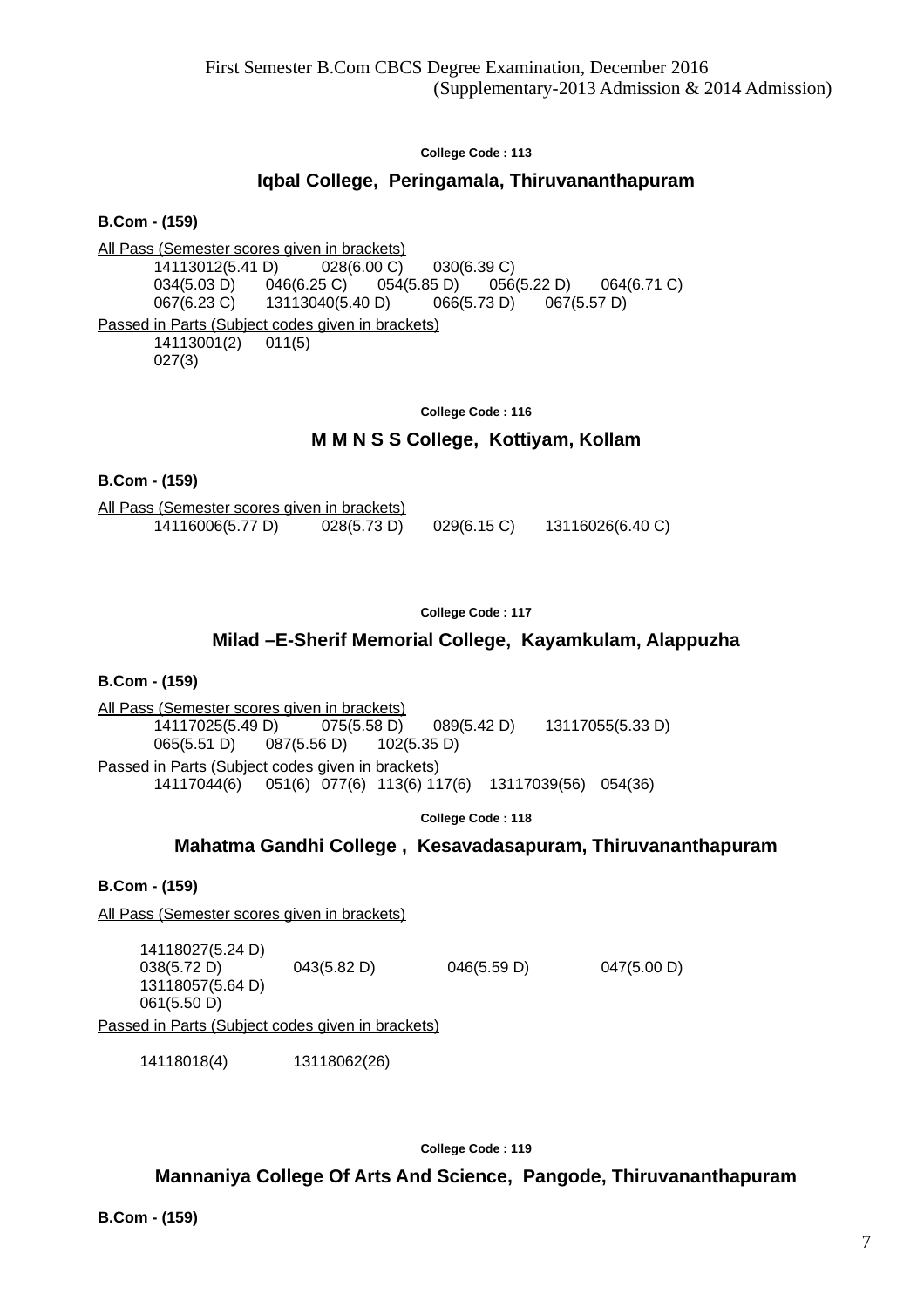8

14119010(5.90 D) 011(5.47 D) 019(5.95 D) 021(6.60 C) 035(5.84 D) 13119023(6.06 C) Passed in Parts (Subject codes given in brackets)

**College Code : 121**

# **H.H.M.S.P.B. N.S.S. College for Women, Neeramankara, Thiruvananthapuram**

# **B.Com - (159)**

All Pass (Semester scores given in brackets) 14121041(6.41 C) 046(5.90 D) 047(5.12 D) 050(5.38 D) 054(4.94 E) 063(5.50 D) Passed in Parts (Subject codes given in brackets) 13121063(6)

**College Code : 122**

# **N S S College, Cherthala, Alappuzha**

### **B.Com - (159)**

All Pass (Semester scores given in brackets)

033(4.84 E) 035(5.79 D) 041(5.84 D) 042(5.09 D)045(6.10 C) Passed in Parts (Subject codes given in brackets)

14122052(5)

### **College Code : 123**

# **N S S College, Pandalam, Pathanamthitta**

**B.Com - (159)**

All Pass (Semester scores given in brackets) 14123016(6.77 C) 021(6.58 C) 047(6.83 C) 057(5.52 D) 058(5.41 D) 13123002(4.94 E) 033(5.93 D) 047(5.30 D) Passed in Parts (Subject codes given in brackets) 14123042(6) 050(6) 052(6) 059(6)

**College Code : 124**

# **N S S College, Nilamel, Kollam**

**B.Com - (159)**

All Pass (Semester scores given in brackets)<br>14124006(5.75 D) 026(7.17 B) 14124006(5.75 D) 026(7.17 B) 030(6.01 C) 035(5.01 D) 056(5.58 D) 13124057(5.64 D) 064(4.97 E) Passed in Parts (Subject codes given in brackets) 14124017(6) 042(6)

14122001(5.79 D) 015(5.25 D) 053(5.39 D) 069(5.78 D) 13122006(5.23 D) 032(5.37 D)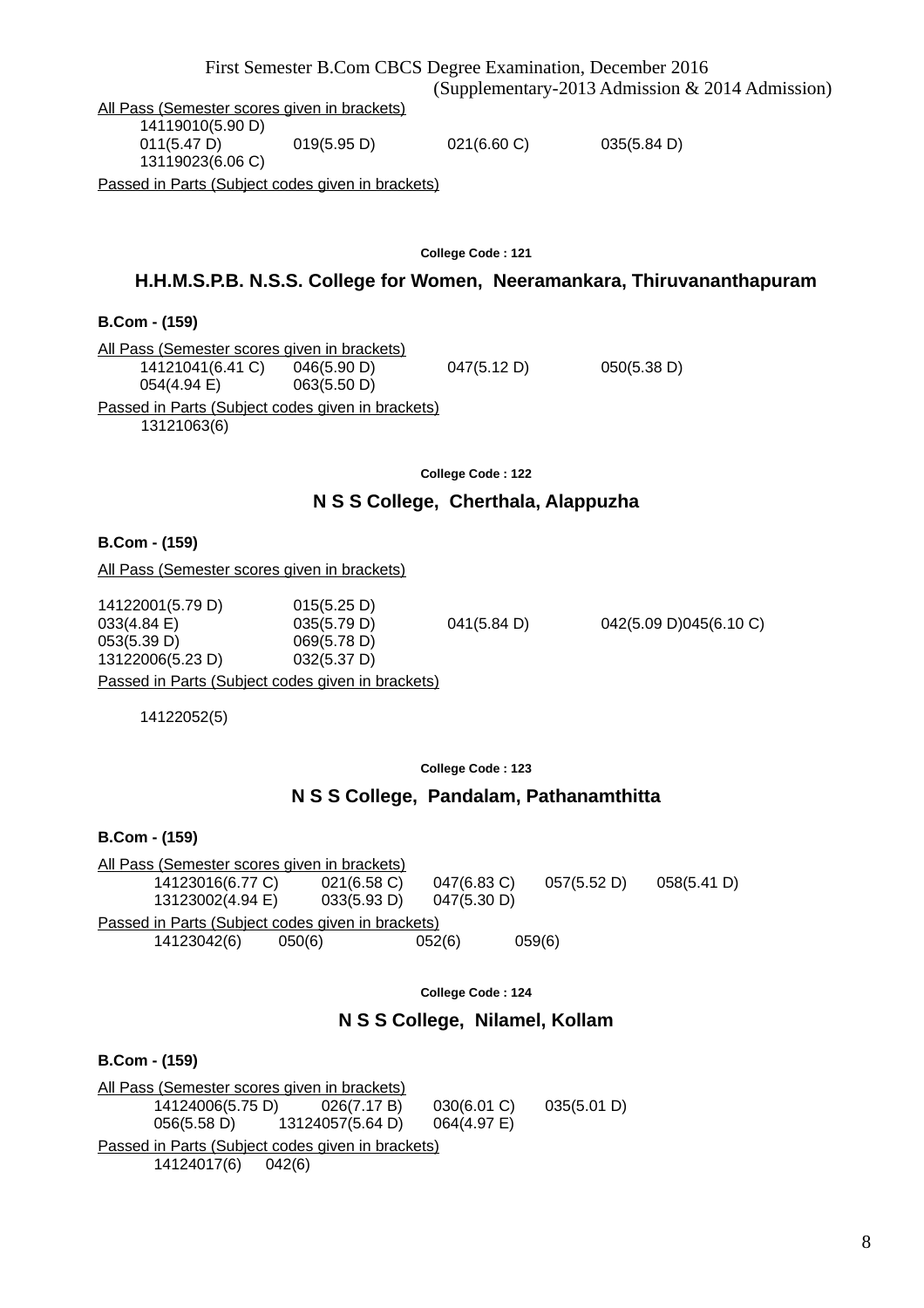# **Sanatana Dharma College, Sanathanapuram, Alappuzha**

#### **B.Com - (159)**

| All Pass (Semester scores given in brackets)      |                  |             |             |             |  |  |  |
|---------------------------------------------------|------------------|-------------|-------------|-------------|--|--|--|
| 14125003(5.29 D)                                  | 004(5.36 D)      | 009(5.56 D) | 026(5.28 D) |             |  |  |  |
| 039(5.72 D)                                       | 050(6.19 C)      | 057(5.21 D) | 059(5.52 D) | 089(6.44 C) |  |  |  |
| 116(5.28 D)                                       | 13125064(5.94 D) | 066(5.47 D) |             |             |  |  |  |
| Passed in Parts (Subject codes given in brackets) |                  |             |             |             |  |  |  |
| 14125032(36) 087(6)                               | 119(36)          |             |             |             |  |  |  |

#### **College Code : 126**

### **St. Gregorios College, Kottarakara, Kollam**

| <u>All Pass (Semester scores given in brackets)</u><br>14126041(5.21 D) | 050(5.04 D)    | 091(5.43 D)    |                |                |
|-------------------------------------------------------------------------|----------------|----------------|----------------|----------------|
| RAL - ESE                                                               |                |                |                |                |
| 14126019()<br>060()                                                     | 022()<br>064() | 026()<br>068() | 045()<br>084() | 055()<br>086() |

**College Code : 127**

# **Sree Narayana College, Chempazhanthy, Thiruvananthapuram**

### **B.Com - (159)**

**B.Com - (159)**

All Pass (Semester scores given in brackets)

14127006(5.13 D) 014(6.31 C) 14127016(5.84 D) 029(7.00 B) 038(5.59 D) 13127001(5.16 D) Passed in Parts (Subject codes given in brackets) 14127007(56) 034(6) 042(35) 13127013(23456)

**College Code : 128**

# **Sree Narayana College, Chengannur, Pathanamthitta**

### **B.Com - (159)**

All Pass (Semester scores given in brackets) 14128002(4.77 E) 003(4.93 E) 008(5.31 D) 011(5.38 D) 012(5.72 D) 013(7.00 B) 014(7.24 B) 022(6.47C) 023(5.45 D) 028(6.05 C) 030(6.60 C)

Passed in Parts (Subject codes given in brackets)

14128020(3)

**College Code : 129**

# **Sree Narayana College for Women, , Kollam**

### **B.Com - (159)**

All Pass (Semester scores given in brackets) 14129011(4.80 E) 017(4.90 E) 045(5.79 D) Passed in Parts (Subject codes given in brackets) 14129016(34)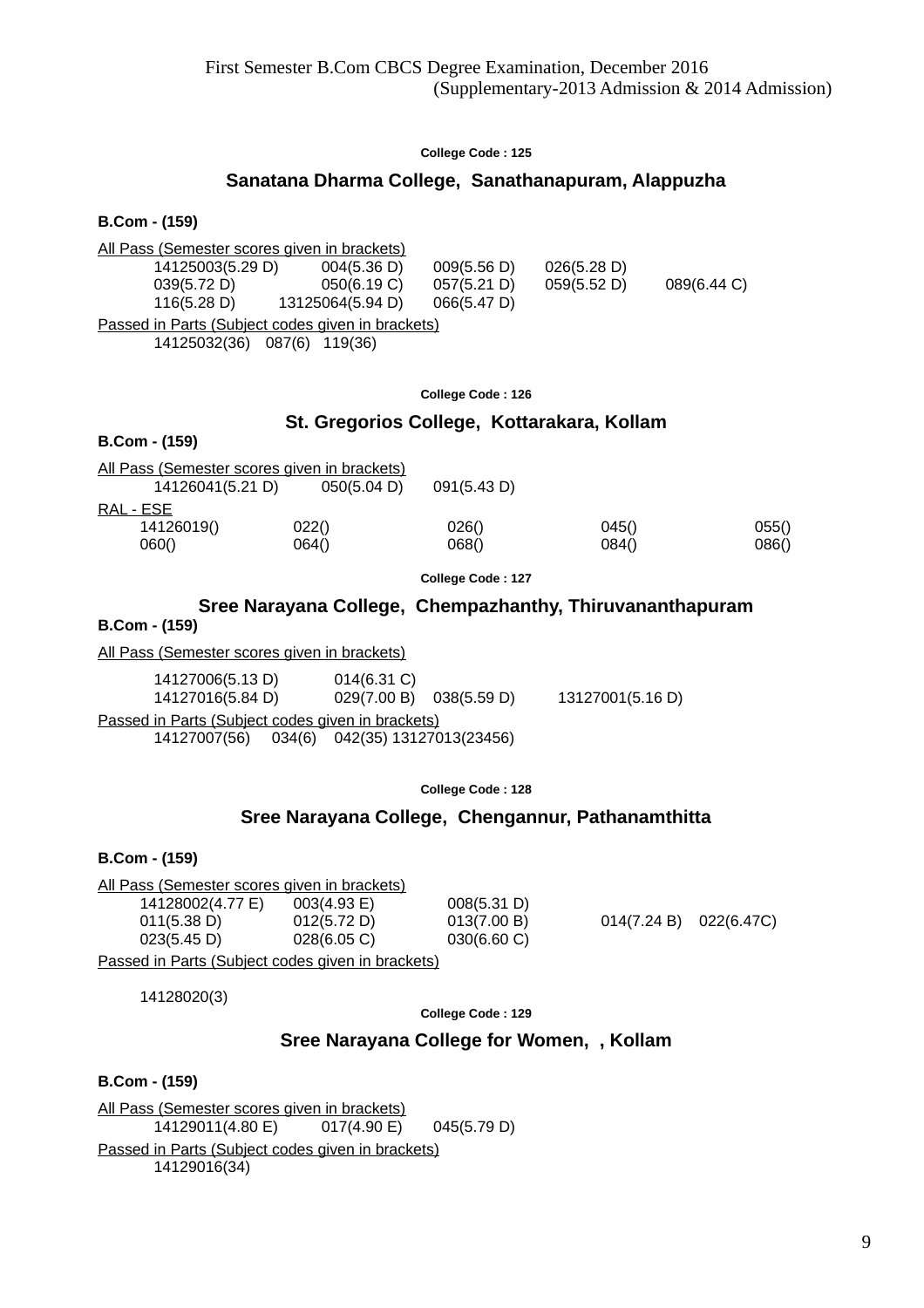# **Sree Narayana College, Chathannur, Kollam**

**B.Com - (159)**

All Pass (Semester scores given in brackets) 13130051(4.81 E)

**College Code : 131**

# **Sree Narayana College, Cherthala, Alappuzha**

### **B.Com - (159)**

| All Pass (Semester scores given in brackets)      |                  |             |             |  |  |
|---------------------------------------------------|------------------|-------------|-------------|--|--|
|                                                   | 14131016(6.09 C) | 023(5.06 D) | 029(5.15 D) |  |  |
| 030(5.45 D)                                       | 031(6.50 C)      | 032(7.51 B) | 041(6.09 C) |  |  |
| 13131001(5.17 D)                                  |                  |             |             |  |  |
| 038(5.81 D)                                       | 044(5.83 D)      |             |             |  |  |
| Passed in Parts (Subject codes given in brackets) |                  |             |             |  |  |

14131008(36) 020(35) 13131039(3)

**College Code : 132**

# **S N College, , Kollam**

#### **B.Com - (159)**

All Pass (Semester scores given in brackets) 14132027(5.58 D) 042(5.15 D) 053(4.89 E) 13132036(5.44 D)

**College Code : 133**

# **S N College, Punalur, Kollam**

**B.Com - (159)** All Pass (Semester scores given in brackets) 14133002(6.15 C) 011(6.81 C)

13133008(5.53 D) 034(5.00 D) 039(5.54 D) 055(5.84 D) 057(5.10D)

Passed in Parts (Subject codes given in brackets) 14133004(13) 14133053(36) 13133059(6) 064(36)

**College Code : 134**

# **S N College, Sivagiri, Varkala, Thiruvananthapuram**

# **B.Com - (159)**

062(5.37 D)

All Pass (Semester scores given in brackets) 14134002(5.95 D) 034(4.87 E) 035(5.91 D) 051(4.94 E) 054(5.00D) 13134026(5.08 D) Passed in Parts (Subject codes given in brackets) 14134029(6) 045(6) 070(6)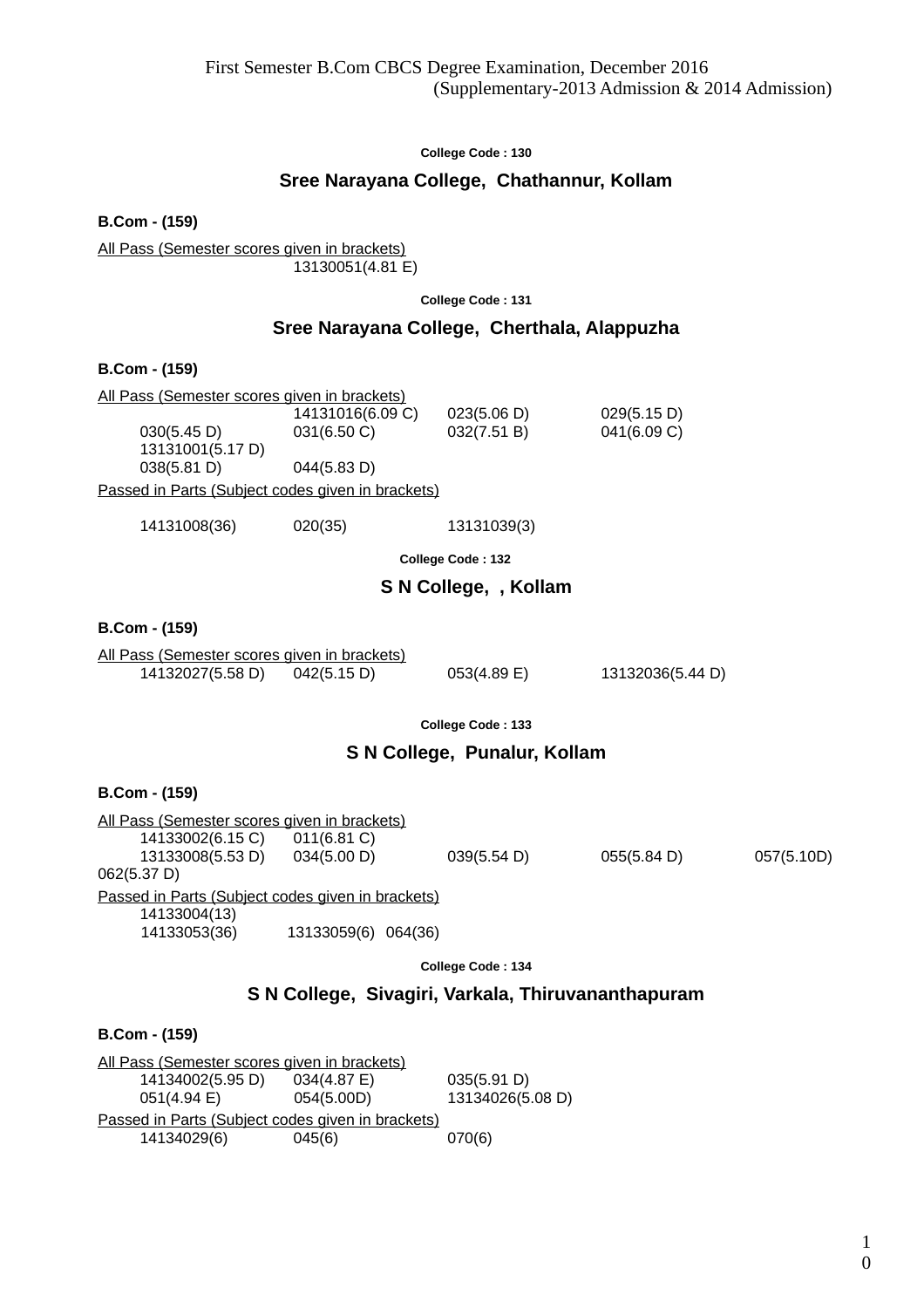# **St Michaels College, Cherthala, Alappuzha**

**B.Com - (159)**

All Pass (Semester scores given in brackets)

14136032(5.44 D) 042(5.93 D)

#### **College Code : 137**

# **St Cyrils College, Adoor, Pathanamthitta**

**B.Com - (159)**

All Pass (Semester scores given in brackets)

C<br>14137003(6.71 C) 023(6.07 C) 13137008(4.76 E) Passed in Parts (Subject codes given in brackets)

14137013(26) 024(6)

**College Code : 138**

### **St Johns College, Anchal, Kollam**

**B.Com - (159)**

All Pass (Semester scores given in brackets)

14138044(5.57 D) 13138038(5.04 D) 046(5.06 D) 051(5.20 D) 058(5.45 D) Passed in Parts (Subject codes given in brackets) 14138004(1)

**College Code : 139**

### **St Josephs College For Women, , Alappuzha**

|                                                   | <b>B.Com - (159)</b>                                |             |             |        |  |
|---------------------------------------------------|-----------------------------------------------------|-------------|-------------|--------|--|
|                                                   | <u>All Pass (Semester scores given in brackets)</u> |             |             |        |  |
|                                                   | 14139032(5.41 D)<br>13139019(6.37 C)                | 043(4.80 E) | 047(5.38 D) |        |  |
| Passed in Parts (Subject codes given in brackets) |                                                     |             |             |        |  |
|                                                   | 14139006(1)                                         | 011(1)      | 020(15)     | 040(3) |  |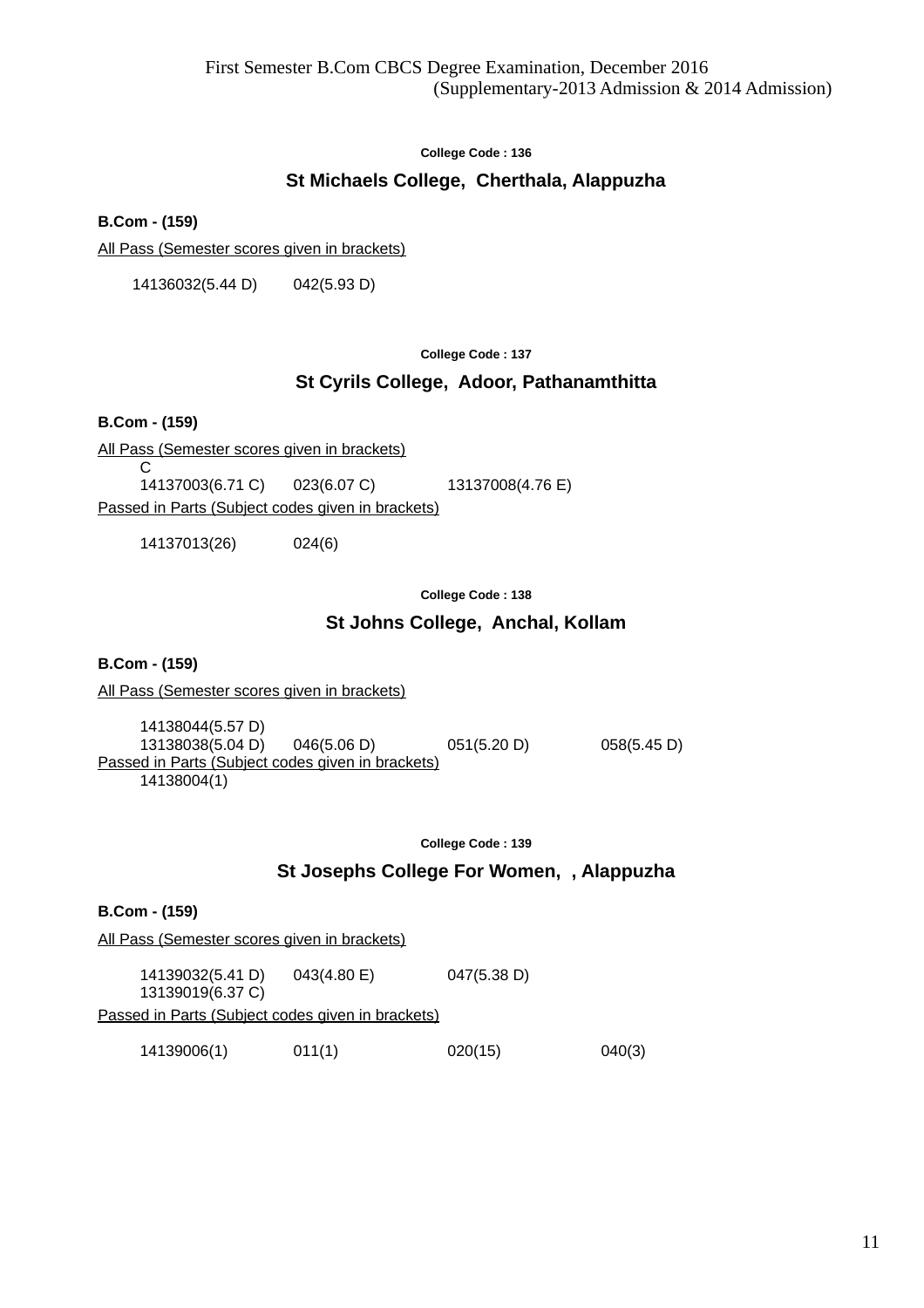# **St Stephens College, Pathanapuram, Kollam**

**B.Com - (159)**

All Pass (Semester scores given in brackets)

14140020(4.94 E) 028(6.15 C) 037(6.75 C) 038(6.72 C) 041(5.79D)

Passed in Parts (Subject codes given in brackets)

14140031(6)

**College Code : 141**

# **St Xaveirs College, Thumba, Thiruvananthapuram**

**B.Com - (159)**

All Pass (Semester scores given in brackets)  $14141017(4.60 \text{ E})$  018(5.33 D) 049(6.23 C) Passed in Parts (Subject codes given in brackets) 14141044(45)

**College Code : 142**

# **T K M College Of Arts and Science, , Kollam**

**B.Com - (159)**

All Pass (Semester scores given in brackets)

14142051(5.30 D) 094(5.07 D) 098(5.49 D) Passed in Parts (Subject codes given in brackets)

14142053(3) 103(5)

**College Code : 143**

# **T.K. Madhavan Memorial College, Nangiarkulangara, Alappuzha**

**B.Com - (159)**

All Pass (Semester scores given in brackets)

| 14143037(5.61 D) | 040(5.18 D) |
|------------------|-------------|
|------------------|-------------|

| 046(5.64 D)<br>064(5.26 D)<br>091(5.01 D)                | 047(5.08 D)<br>067(5.68 D)<br>092(5.86 D) | $048(4.86)$ E)<br>071(5.93 D)<br>094(5.30 D) | 049(4.71 E)<br>086(5.91 D) | $050(4.93)$ E)<br>087(5.11 D) |  |  |  |
|----------------------------------------------------------|-------------------------------------------|----------------------------------------------|----------------------------|-------------------------------|--|--|--|
| <u>Passed in Parts (Subject codes given in brackets)</u> |                                           |                                              |                            |                               |  |  |  |

| 14143022(6) |         |        |        |        |
|-------------|---------|--------|--------|--------|
| 023(1)      | 028(16) | 029(3) | 031(6) | 039(6) |
| 053(6)      | 066(1)  | 108(2) |        |        |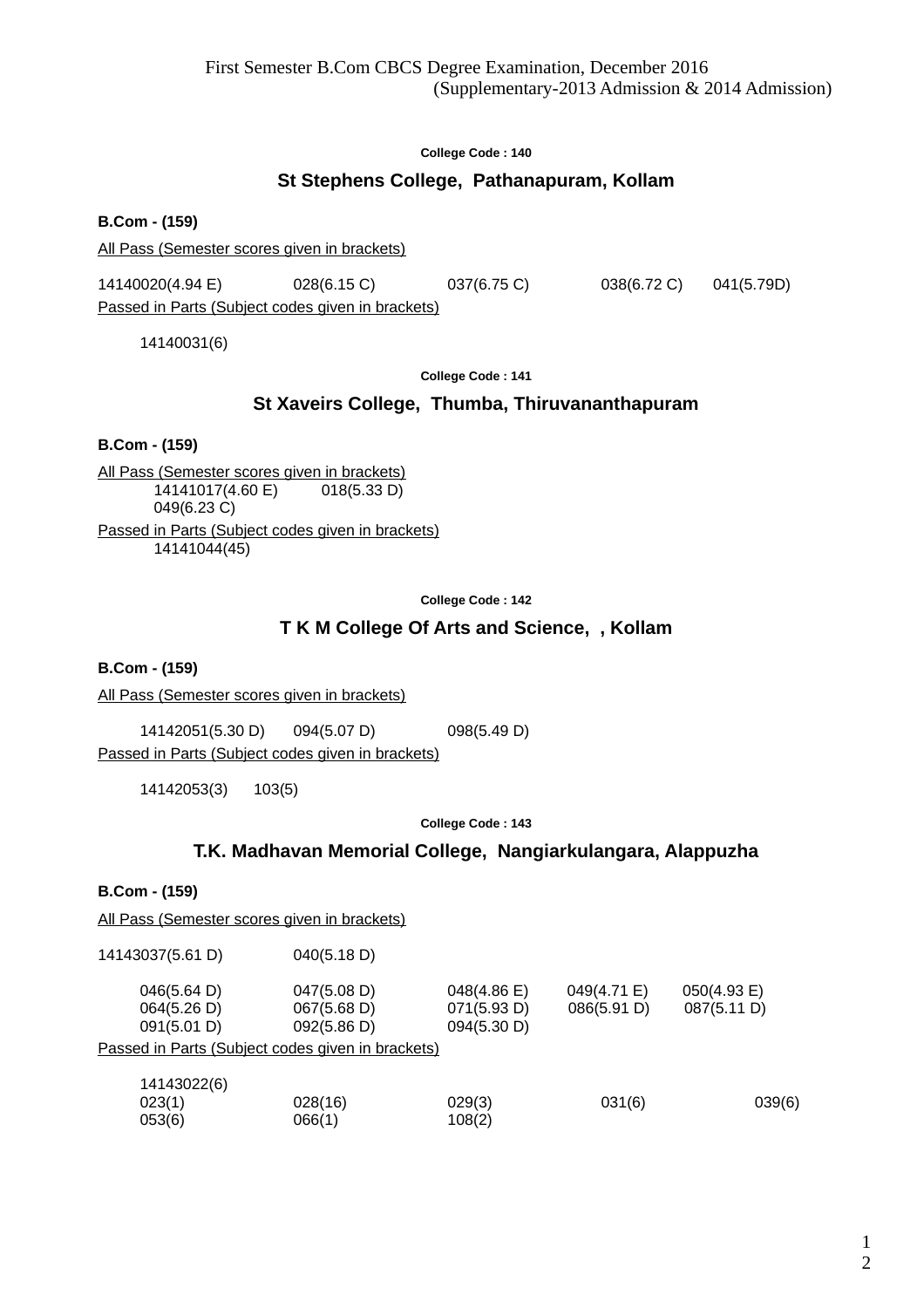# **V T M N S S College, Dhanuvachapuram, Thiruvananthapuram**

**B.Com - (159)**

All Pass (Semester scores given in brackets)

| 14145003(5.28 D) | 004(5.12 D)                                       |             |             |             |
|------------------|---------------------------------------------------|-------------|-------------|-------------|
| 005(5.57 D)      | 008(5.18 D)                                       | 013(5.76 D) | 018(5.52 D) | 035(6.62 C) |
| 037(5.40 D)      | 047(5.95 D)                                       | 056(5.94 D) | 064(5.71 D) |             |
| 13145027(6.46 C) |                                                   |             |             |             |
| 029(5.28 D)      |                                                   |             |             |             |
|                  | Passed in Parts (Subject codes given in brackets) |             |             |             |
| 14145006(1)      | 036(4)                                            | 040(14)     |             |             |

045(1) 049(2) 053(1) 13145063(3)

**College Code : 146**

# **Govt. College, Ambalapuzha, Alappuzha**

### **B.Com - (159)**

All Pass (Semester scores given in brackets) 14146007(6.41 C) 016(6.88 C) 017(6.12 C) 018(5.85 D) 019(5.82 D) 021(5.41 D) 027(6.05C) Passed in Parts (Subject codes given in brackets) 14146031(5)

**College Code : 147**

# **Malayankeezu Madhavakavi Memorial Govt. Arts and Science College, Malayankeezu, Thiruvananthapuram**

### **B.Com - (159)**

All Pass (Semester scores given in brackets)

14147040(4.80 E)

**College Code : 152**

# **KTCT College of Arts & Science, Kallambalam, Thiruvananthapuram**

# **B.Com - (159)**

|                                 | All Pass (Semester scores given in brackets)      |                            |                            |          |
|---------------------------------|---------------------------------------------------|----------------------------|----------------------------|----------|
| 14152003(5.90 D)<br>053(6.30 C) | 016(5.54 D)<br>065(5.46 D)                        | 026(6.57 C)<br>066(6.05 C) | 043(5.47 D)<br>068(5.55 D) |          |
|                                 | Passed in Parts (Subject codes given in brackets) |                            |                            |          |
| 14152022(3)<br>056(34)          | 028(5)<br>069(5)                                  | 038(5)                     | 039(346)                   | 041(345) |

RAL-ESE 15152057 ( )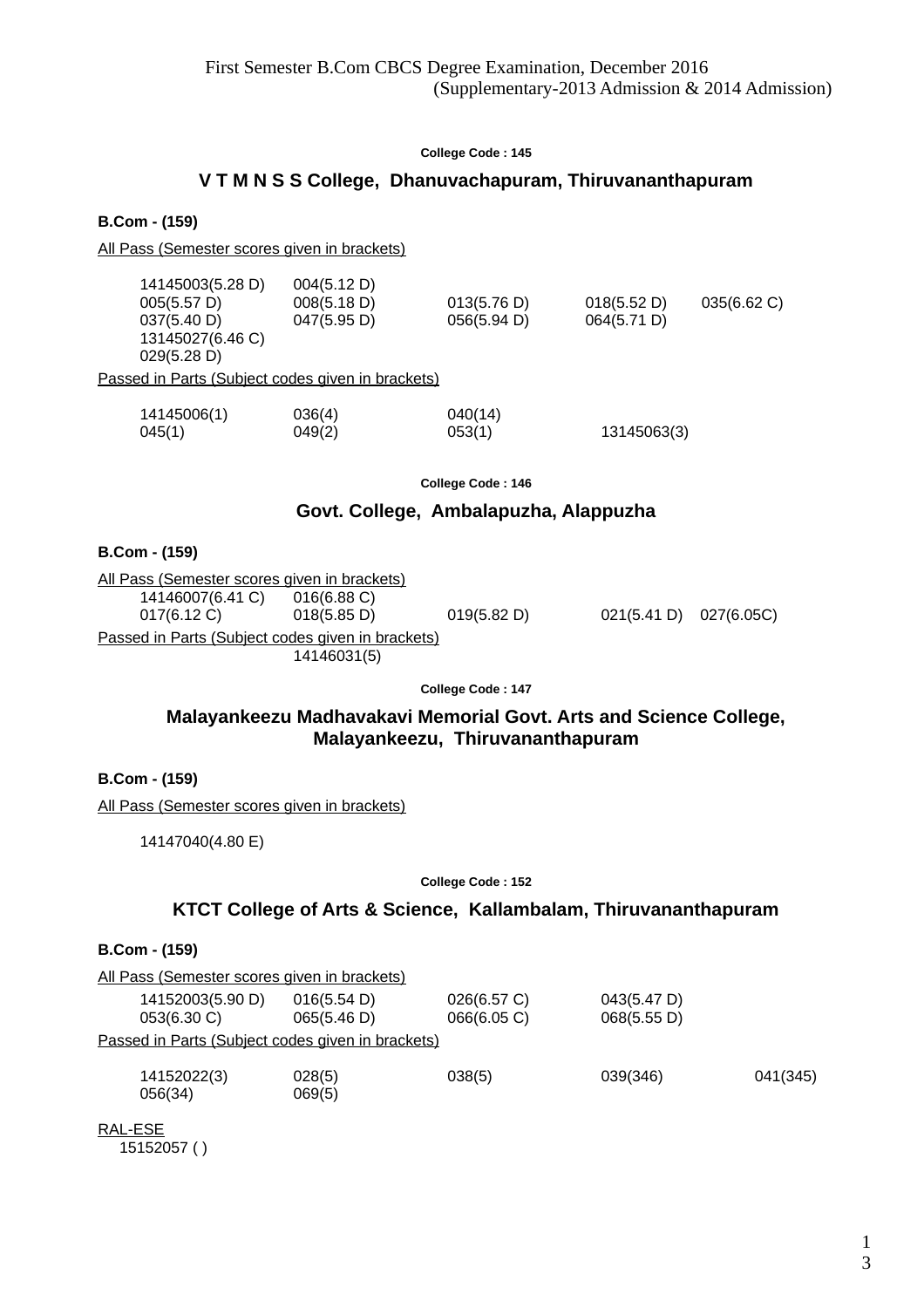# **KNM College of Arts & Science, Kanjiramkulam, Thiruvananthapuram**

**B.Com - (159)**

All Pass (Semester scores given in brackets) 14153004(6.54 C) 006(5.82 D) 013(5.03 D) 014(5.27 D) Passed in Parts (Subject codes given in brackets)

14153002(6) 005(36) 007(2)

**College Code : 155**

# **Dr Palpu College of Arts & Science, Pangode, Puthussery, Kollam**

#### **B.Com - (159)**

| All Pass (Semester scores given in brackets) |                |             |             |             |
|----------------------------------------------|----------------|-------------|-------------|-------------|
| 14155008(5.88 D)                             | $009(6.47)$ C) | 011(5.50 D) | 015(5.73 D) |             |
| $019(6.11)$ C)                               | 022(5.13 D)    | 026(5.31 D) | 028(5.45 D) | 029(5.77 D) |

|  | <b>College Code : 158</b> |  |
|--|---------------------------|--|
|  |                           |  |

### **Mannam N S S College, Edamulakkal,Anchal, Kollam**

### **B.Com - (159)**

All Pass (Semester scores given in brackets) 14158023(5.80 D) 025(5.70 D) 028(5.45 D) 036(5.50 D)

**College Code : 800**

# **A.J College of Science and Technology, Thonnakkal, Thiruvananthapuram**

### **B.Com - (159)**

| <u>All Pass (Semester scores given in brackets)</u> |                       |                  |             |            |
|-----------------------------------------------------|-----------------------|------------------|-------------|------------|
| 14800003(5.38 D)                                    | 004(6.12 C)           | 006(5.16 D)      | 007(5.17 D) |            |
| 009(6.24 C)                                         | 010(6.36)             | 011(6.14 C)      | 022(4.72 E) | 028(5.55D) |
| 031(5.20 D)                                         | 034(5.38 D)           | 040(6.06 C)      | 044(5.35 D) | 049(6.24C) |
| 051(6.33 C)                                         | 13800009(5.23 D)      | 010(5.98 D)      | 016(5.08 D) | 027(5.47D) |
| 13800041(5.46 D)                                    |                       |                  |             |            |
| Passed in Parts (Subject codes given in brackets)   |                       |                  |             |            |
| 14800008(3)<br>050(3)                               | 012(6)<br>13800017(1) | 018(1)<br>044(1) | 030(3)      | 045(1)     |

**College Code : 801**

# **C.H.M.M College of Advanced Studies, Chavarkode, Thiruvananthapuram**

**B.Com - (159)**

All Pass (Semester scores given in brackets) 14801010(5.66 D) 011(5.54 D) 023(5.07 D) 024(5.72 D) 036(5.73 D)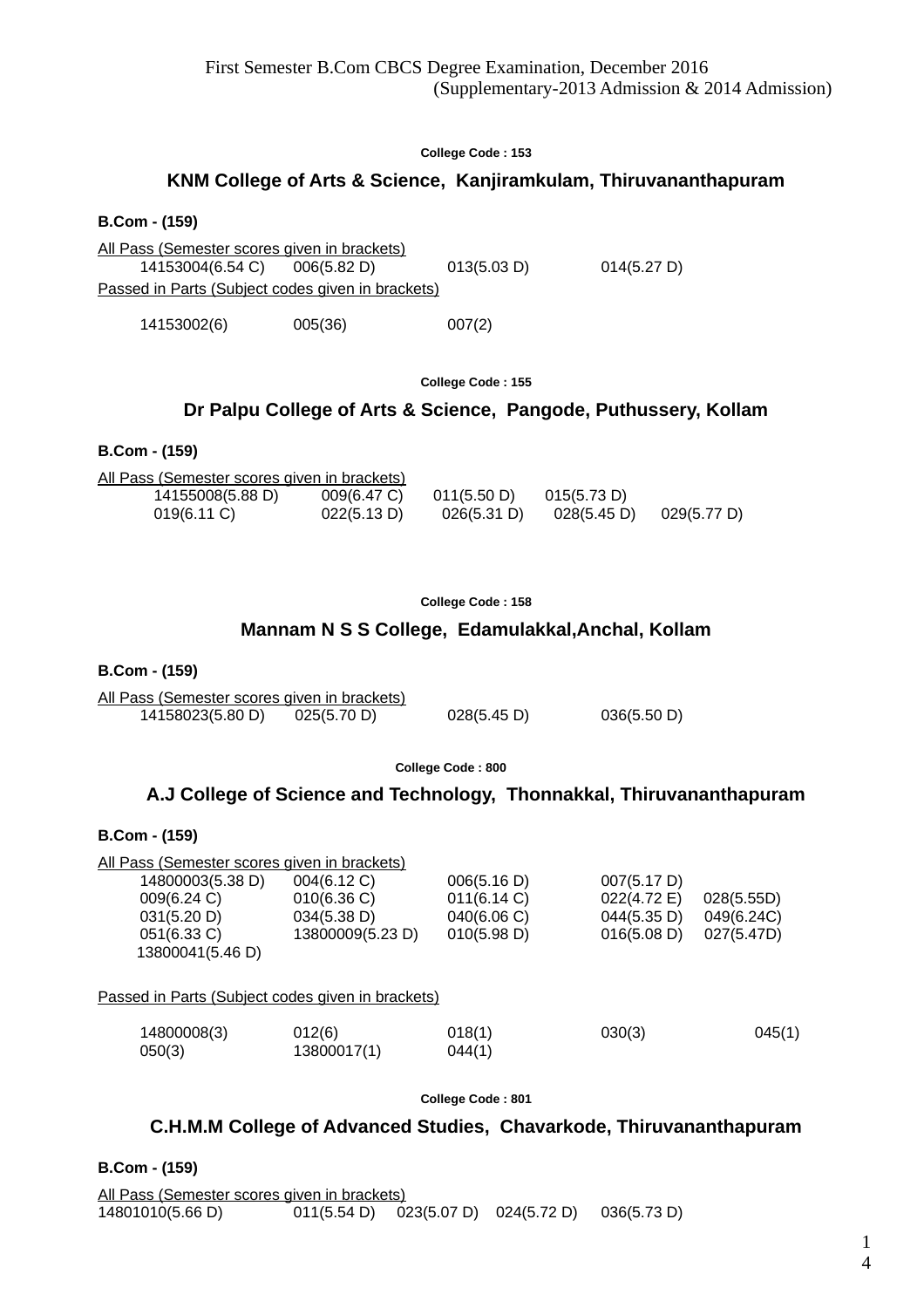|             |             | First Semester B.Com CBCS Degree Examination, December 2016 |                                                 |
|-------------|-------------|-------------------------------------------------------------|-------------------------------------------------|
|             |             |                                                             | (Supplementary-2013 Admission & 2014 Admission) |
| 039(6.40 C) | 042(5.80 D) | 13801014(6.53 C) 045(5.90 D)                                |                                                 |

#### Passed in Parts (Subject codes given in brackets)

|          | 14801008(14) 015(5) 019(4) | 022(6)      | 031(3) | 032(46) |
|----------|----------------------------|-------------|--------|---------|
| 035(124) | 046(345)                   | 13801020(3) |        |         |

#### **College Code : 804 Emmanuel College, Vazhichal, Thiruvananthapuram**

#### **B.Com - (159)**

All Pass (Semester scores given in brackets)<br>14804018(5.40 D) 13804051(6.16 C)  $14804018(5.40 D)$ Passed in Parts (Subject codes given in brackets) 14804001(6) 002(3) 021(3) 025(3) 033(3) 035(5) 050(3) 053(3) 13804017(3) 041(3) 045(3)

**College Code : 805**

# **K.V.V.S College of Science and Technology, Adoor, Pathanamthitta**

#### **B.Com - (159)**

All Pass (Semester scores given in brackets)  $\overline{14805003(5.82 \text{ D})}$   $\overline{005(5.24 \text{ D})}$   $\overline{008(5.11 \text{ D})}$   $\overline{021(5.14 \text{ D})}$   $\overline{032(6.05 \text{ C})}$   $\overline{041(5.18 \text{ D})}$   $\overline{047(5.24 \text{ D})}$   $\overline{13805016(5.43 \text{ D})}$   $\overline{017(5.01 \text{ D})}$  $0.041(5.18 \text{ D})$   $0.47(5.24 \text{ D})$   $13805016(5.43 \text{ D})$   $0.17(5.01 \text{ D})$   $0.26(5.73 \text{ D})$ 040(5.96 D) 048(5.90 D) Passed in Parts (Subject codes given in brackets) 14805001(6) 004(56)010(3) 036(2) 037(3) 042(3) 045(3) 046(1) 13805031(23) 032(16) 036(1)

**College Code : 807**

# **National College, Ambalathara, Thiruvananthapuram**

### **B.Com - (159)**

All Pass (Semester scores given in brackets)

| 14807011(5.98 D)                                         | 017(5.99 D)    | $033(6.64)$ C) | 034(6.41 C)      |
|----------------------------------------------------------|----------------|----------------|------------------|
| $045(5.57 \text{ D})$                                    | $046(6.58)$ C) | 048(5.49 D)    | 13807023(6.46 C) |
| <u>Passed in Parts (Subject codes given in brackets)</u> |                |                |                  |

14807019(2) 024(1) 029(1) 13807044(1)

**College Code : 808**

# **Sree Sankara Vidya Peetom College, Kilimanoor, Thiruvananthapuram**

**B.Com - (159)**

All Pass (Semester scores given in brackets)

| 14808004(4.81 E) | 014(5.27 D)                                       |             |                  |             |
|------------------|---------------------------------------------------|-------------|------------------|-------------|
| 017(5.59 D)      | 019(5.68 D)                                       | 036(5.48 D) | 13808005(5.05 D) | 020(5.40 D) |
| 028(5.37 D)      | 030(5.45 D)                                       |             |                  |             |
|                  | Passed in Parts (Subject codes given in brackets) |             |                  |             |

1 5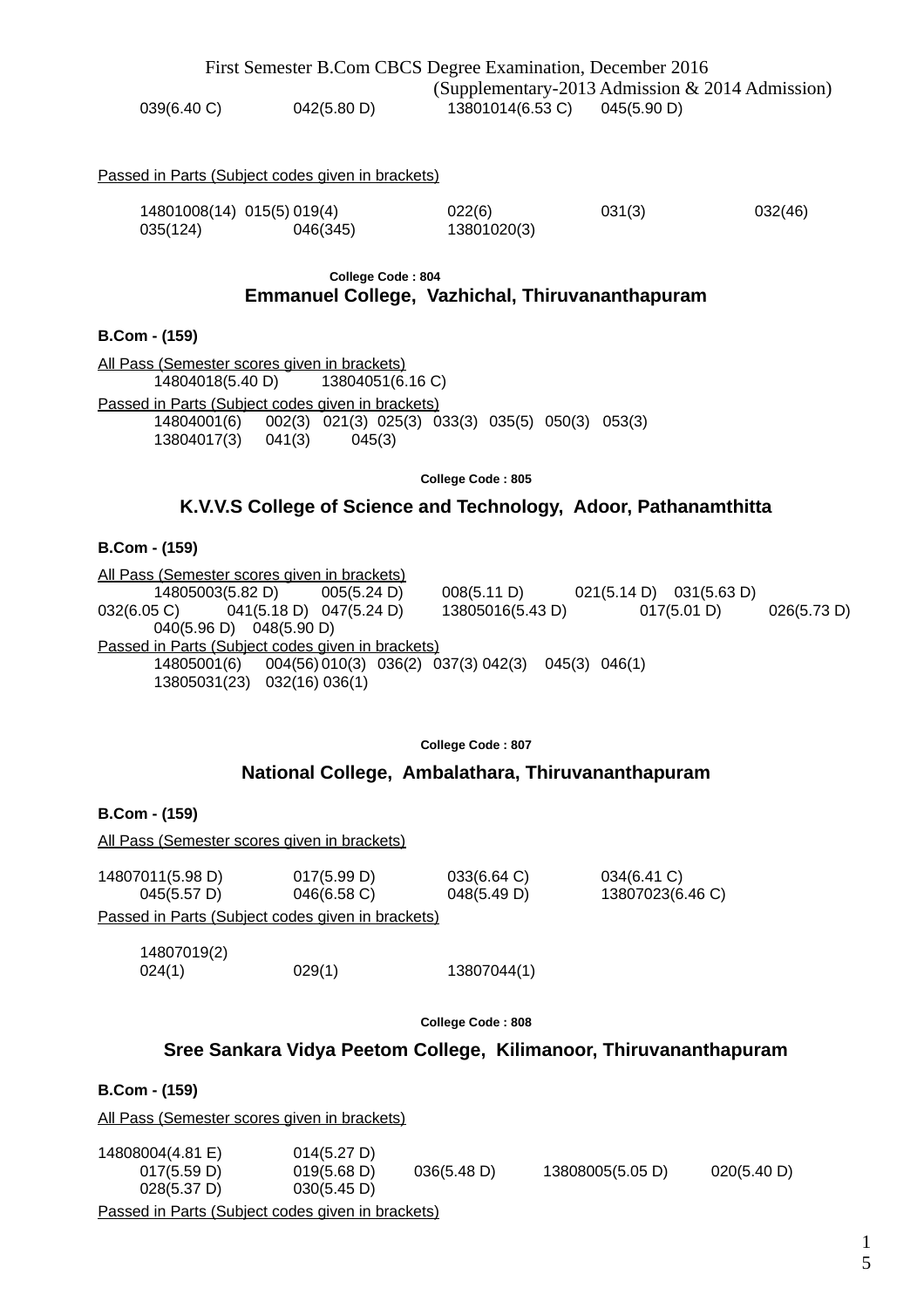First Semester B.Com CBCS Degree Examination, December 2016 (Supplementary-2013 Admission & 2014 Admission)

| 14808003(346) | 007(46)  | 008(6)      | 015(14) | 016(36) |
|---------------|----------|-------------|---------|---------|
| 024(14)       | 025(4)   | 026(4)      | 027(34) | 033(3)  |
| 038(4)        | 040(346) | 13808008(3) |         |         |

#### **College Code : 809**

#### **Sree Vidyadhiraja Arts and Science College, Karunagappally, Kollam**

#### **B.Com - (159)**

All Pass (Semester scores given in brackets)

| 14809005(5.37 D) | 010(4.96)   |             |             |             |             |
|------------------|-------------|-------------|-------------|-------------|-------------|
| $011(6.61)$ C)   | 019(5.21 D) | 023(5.62 D) | 027(6.06 C) | 031(6.35 C) |             |
| 033(6.14 C)      | 037(6.17 C) | 041(6.01 C) |             | 042(5.37 D) | 043(6.42 C) |
| 047(5.38 D)      | 048(5.56 D) | 050(6.13 C) |             | 055(6.75 C) |             |
| 13809004(5.46 D) |             |             |             |             |             |
| 005(6.68 C)      | 018(4.96)   | 025(5.44 D) |             | 030(6.37 C) | 053(5.64 D) |
| 060(5.25 D)      |             |             |             |             |             |
|                  |             |             |             |             |             |

Passed in Parts (Subject codes given in brackets)

| 14809001(136) | 013(6)  | 028(13) | 039(3)  |        |
|---------------|---------|---------|---------|--------|
| 044(3)        | 046(36) | 051(5)  | 054(36) | 058(3) |

#### **College Code : 811**

# **MSN Institute of Management and Technology, Chavara, Kollam**

#### **B.Com - (159)**

| All Pass (Semester scores given in brackets)      |                |                  |             |         |
|---------------------------------------------------|----------------|------------------|-------------|---------|
| 14811005(5.38 D)                                  | $016(6.20)$ C) | 018(5.87 D)      |             |         |
| 028(5.71 D)                                       | 034(5.61 D)    | 13811005(5.14 D) | 031(5.45 D) |         |
| Passed in Parts (Subject codes given in brackets) |                |                  |             |         |
|                                                   | 14811001(56)   | 020(5)           | 039(5)      | 040(45) |
|                                                   |                |                  |             |         |

**College Code : 814**

### **PMSA Pookoya Thangal Arts and Science College, Kadakkal, Kollam**

#### **B.Com - (159)**

All Pass (Semester scores given in brackets) 14814002(5.60 D) 005(5.77 D) 007(5.48 D) 026(5.97 D) 030(5.60 D) 032(5.28 D) 045(5.00 D) 13814018(5.80 D) Passed in Parts (Subject codes given in brackets)

14814012(3) 024(3) 031(134)

**College Code : 826**

# **Vigyaan College of Applied Sciences, Kattakada, Thiruvananthapuram**

**B.Com - (159)**

|             | All Pass (Semester scores given in brackets) |             |                  |
|-------------|----------------------------------------------|-------------|------------------|
|             | 14826007(5.58 D)                             | 011(5.53 D) |                  |
| 020(4.95 E) | $023(6.22)$ C)                               | 034(5.54 D) | 13826024(5.63 D) |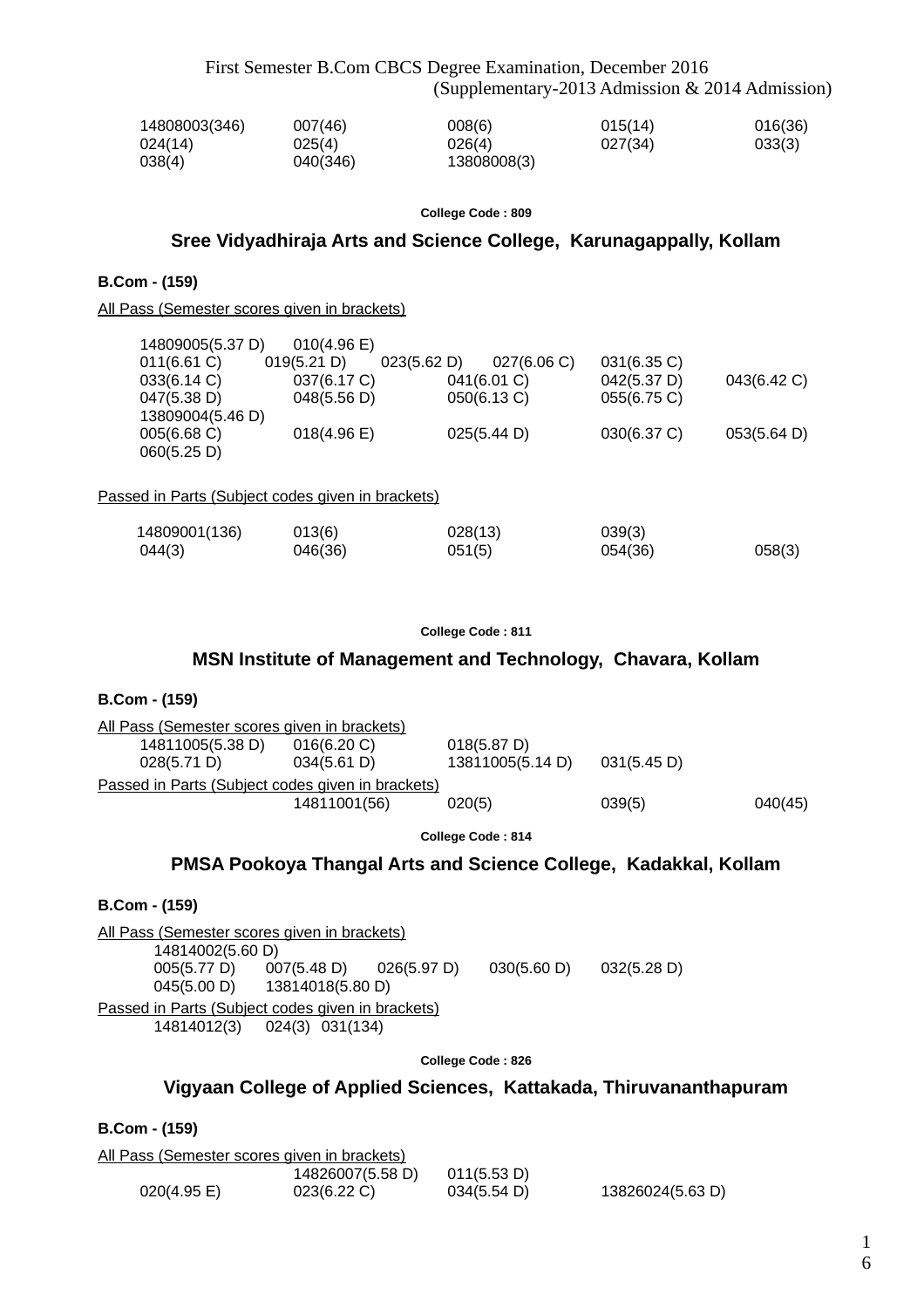First Semester B.Com CBCS Degree Examination, December 2016 (Supplementary-2013 Admission & 2014 Admission)

Passed in Parts (Subject codes given in brackets) 14826009(5)

**College Code : 888**

# **Sree Narayana Guru College of Advanced Studies, Chempazhanthy, Thiruvananathapuram**

**B.Com - (159)**

All Pass (Semester scores given in brackets)

14888049(6.49 C) Passed in Parts (Subject codes given in brackets)

14888002(4) 026(4) 050(6)

 **Sd/-**

# **CONTROLLER OF EXAMINATIONS**

University Buildings **- All and Structure Control** Thiruvananthapuram Date: 06.01.2018